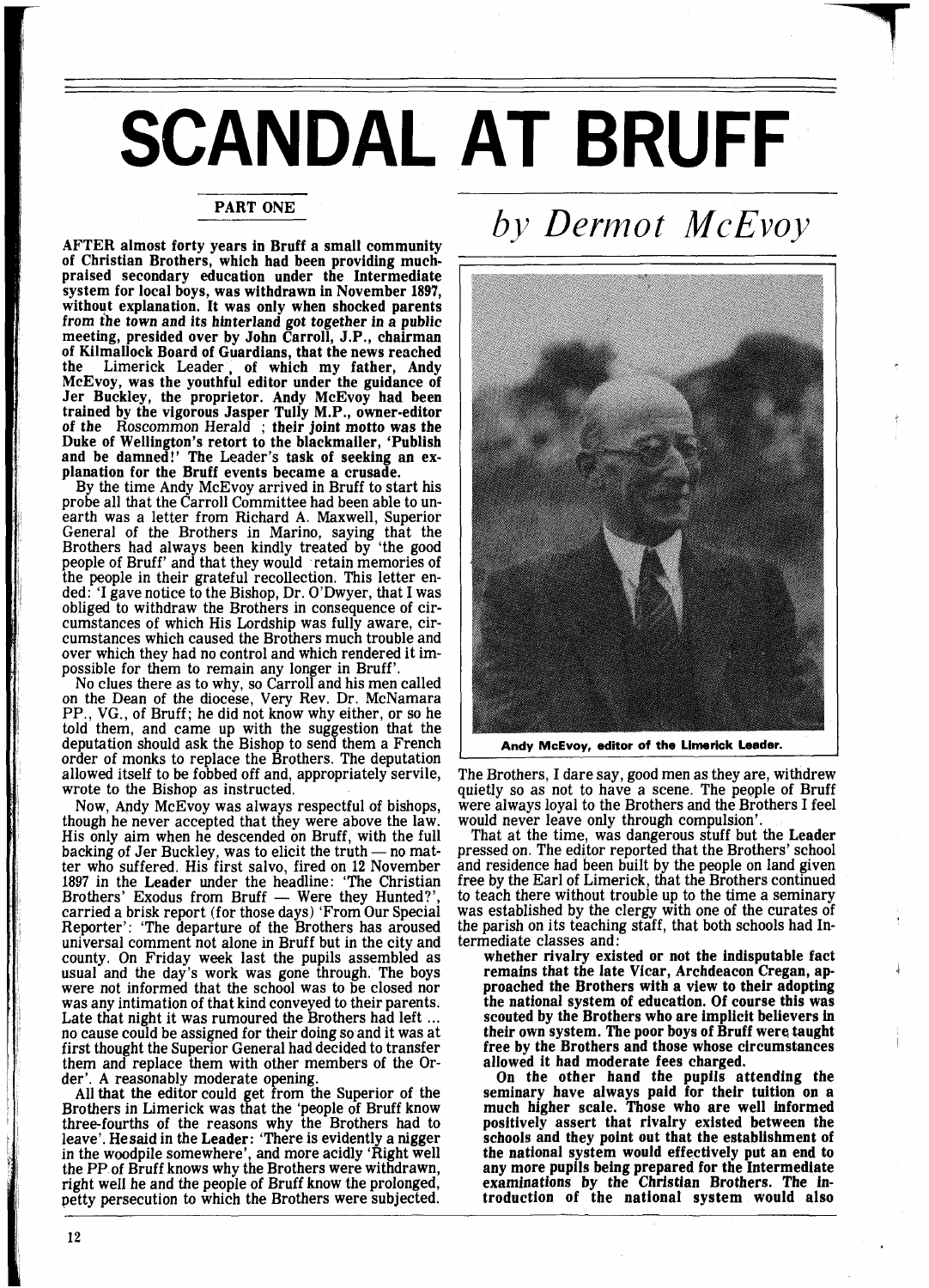seriously interfere with the rights of the people in this way. When the Christian schools were initiated the building was erected by the parishioners at their own expense and vested in the late Dean Cussen and his successors as their trustees.

If the National Board obtained control over the school, the Parish Priest would become its manager and the voice of the people as to the appointment or dismissal of a teacher would not be heard. This was one consideration which actuated the minds of the people when they attempted to obtain an explanation

Then again, harping on "The Reason Why", Andy McEvoy wrote :

Now what caused the Brothers to go? They always had liberal support from the people, a support which would be doubled if necessary, it was ascertained. To get at the facts which led to the withdrawal is impossible. But there are some interesting details of the relations between the Brothers which were imparted to our representative. The Brothers always had the privilege of attending Mass daily in the Convent chapel, but eleven months ago this privilege was withdrawn and the Brothers were forced to attend at the parish church.

At first sight this would seem to be a very trivial inconvenienced the Brothers and materially interfered with their school hours. Mass is celebrated daily at 7 o'clock in the convent and this allowed the Brothers who had but a very short distance to go to be back in the schools in time to get ready for commencing work at 9 sharp; church Mass does not commence until after 8 o'clock and therefore it can be seen that their schools at the accustomed hour. This discloses a strange state of affairs and if a similar system of giving unnecessary trouble to the Brothers in other directions was indulged in there is no one to doubt the Rev. Bro. Maxwell's statement they found it impossible to remain in Bruff.

Relentlessly, the probing went on. The Leader was then a tri-weekly and the heading stayed in type 'Scandal at Bruff! Further inquiries revealed that the bone of contention was the superior teaching at the Brothers' schools and that parents were induced to send their children to the seminary only when they had 'become smart and intelligent at the Brothers' schools'.

The Leader reported that Dean McNamara resented the attitude taken by the people: 'At first Mass last Sunday he spoke of the unreasonable hours at which a deputation waited on him'. In the same issue there was a leading article which referred to 'miserable and undeserved petty persecution of the Brothers', 'a disposition to hide the true facts' and the 'jealousy of the priests of the success of the Brothers'. It concluded:

The men of Bruff will be the veriest ingrates if they tamely permit the expulsion of the Brothers and allow, as it has been suggested, a foreign order of monks to supply their place. The Christian Brothers are good enough for Bruff and for Ireland; they are kindly Irish of the Irish,neither Saxon nor Italian,and we want no glib instructors from beyond our own borders to educate the boys of Bruff or the young men of Limerick and Clare.

When all the facts have been obtained we shall ask<br>the people to join with us in condemning the party that is culpable in this matter and assist us in putting down injustice with a strong hand, no matter where it

Fighting words! Especially as the perpetrator of the injustice was none other than Bishop O'Dwyer and well Andy McEvoy knew it! Undaunted, he returned to the attack three days later and on Monday, 15 November 1897 in 'Notes and Comments' (a heading my father retained 50 years later when, as editor of the Clare Champion, he was hitting out at the New Pretentious) he wrote:

We consider that no further evidence is needed to show that the Christian Brothers have met with treatment at the hands of the clergy at Bruff which is the reverse of what might be expected from those whose duty it is to preach Christian charity. Is it



**The staff of the Limerick Leader in 1902.**